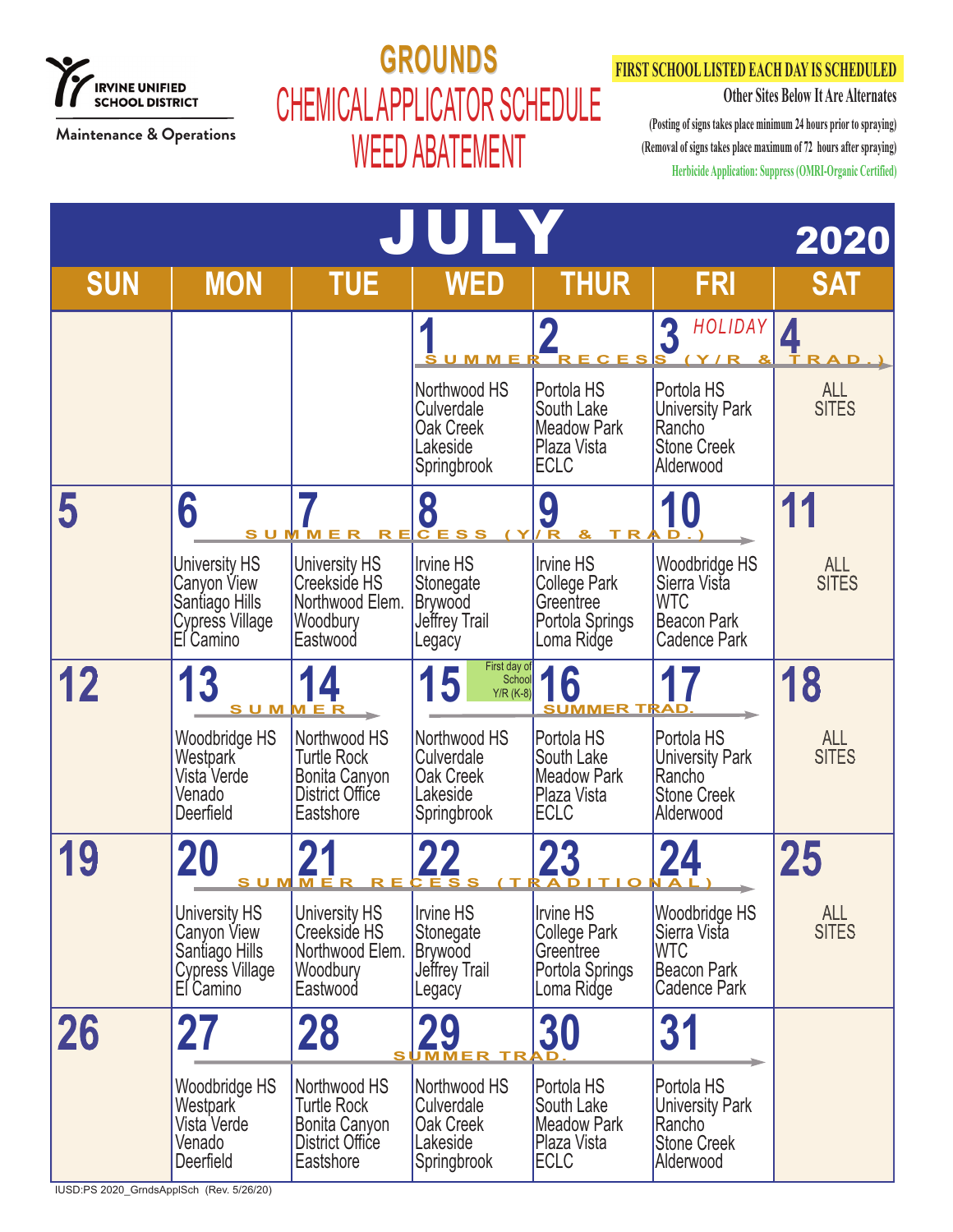

# **GROUNDS GROUNDS** CHEMICAL APPLICATOR SCHEDULE WEED ABATEMENT

### **FIRST SCHOOL LISTED EACH DAY IS SCHEDULED**

**Other Sites Below It Are Alternates**

|                                                | <b>AUGUST</b><br>2020                                                                                                 |                                                                                                                 |                                                                                      |                                                                                                                   |                                                                                                |                                         |  |  |  |
|------------------------------------------------|-----------------------------------------------------------------------------------------------------------------------|-----------------------------------------------------------------------------------------------------------------|--------------------------------------------------------------------------------------|-------------------------------------------------------------------------------------------------------------------|------------------------------------------------------------------------------------------------|-----------------------------------------|--|--|--|
| <b>SUN</b>                                     | <b>MON</b>                                                                                                            | <b>TUE</b>                                                                                                      | <b>WED</b>                                                                           | <b>THUR</b>                                                                                                       | <b>FRI</b>                                                                                     | <b>SAT</b>                              |  |  |  |
|                                                |                                                                                                                       |                                                                                                                 |                                                                                      |                                                                                                                   |                                                                                                | <b>ALL</b><br><b>SITES</b>              |  |  |  |
|                                                | $\overline{3}$<br><b>SUM</b><br><b>University HS</b><br>Canyon View<br>Santiago Hills<br>Cypress Village<br>El Camino | University HS<br>Creekside HS<br>Northwood Elem.<br>Woodbury<br>Eastwood                                        | 5<br>Irvine HS<br>Stonegate<br><b>Brywood</b><br>Jeffrey Trail<br>Legacy             | 6<br><b>Irvine HS</b><br><b>College Park</b><br>Greentree<br>Portola Springs<br>Loma Ridge                        | Woodbridge HS<br>Sierra Vista<br><b>WTC</b><br><b>Beacon Park</b><br><b>Cadence Park</b>       | 8<br><b>ALL</b><br><b>SITES</b>         |  |  |  |
| 9                                              | Woodbridge HS<br>Westpark<br>Vista Verde<br>Venado<br>Deerfield                                                       | <u>SUMMER</u><br>Northwood HS<br><b>Turtle Rock</b><br>Bonita Canyon<br>District Office<br>Eastshore            | E <sub>S</sub><br>Northwood HS<br>Culverdale<br>Oak Creek<br>Lakeside<br>Springbrook | $\boldsymbol{3}$<br>Portola HS<br>South Lake<br><b>Meadow Park</b><br>Plaza Vista<br><b>ECLC</b>                  | Portola HS<br><b>University Park</b><br>Rancho<br><b>Stone Creek</b><br>Alderwood              | 15<br>ALL<br>SITES                      |  |  |  |
| 16                                             | University HS<br>Canyon View<br>Santiago Hills<br><b>Cypress Village</b><br>El Camino                                 | 18<br><u>SUMMER RECESS (TRAD.).</u><br>University HS<br>Creekside HS<br>Northwood Elem.<br>Woodbury<br>Eastwood | 19<br>Irvine HS<br>Stonegate<br><b>Brywood</b><br>Jeffrey Trail<br>Legacy            | First day of<br>School<br>Trad. (K-12)<br>Irvine HS<br>College Park<br>Greentree<br>Portola Springs<br>Loma Ridge | Woodbridge HS<br>Sierra Vista<br><b>WTC</b><br>Beacon Park<br>Cadence Park                     | 22<br><b>ALL</b><br><b>SITES</b>        |  |  |  |
| 23<br>IUSD:PS 2020_GrndsApplSch (Rev. 5/26/20) | 24<br>Woodbridge HS<br><b>Westpark</b><br>Vista Verde<br>Venado<br>Deerfield                                          | <b>25</b><br>Northwood HS<br><b>Turtle Rock</b><br>Bonita Canyon<br>District Office<br>Eastshore                | 26<br>Northwood HS<br>Culverdale<br>Oak Creek<br>Lakeside<br>Springbrook             | 27<br>Portola HS<br>South Lake<br>Meadow Park<br>Plaza Vista<br><b>ECLC</b>                                       | <b>28</b><br>Portola HS<br><b>University Park</b><br>Rancho<br><b>Stone Creek</b><br>Alderwood | <b>29</b><br><b>ALL</b><br><b>SITES</b> |  |  |  |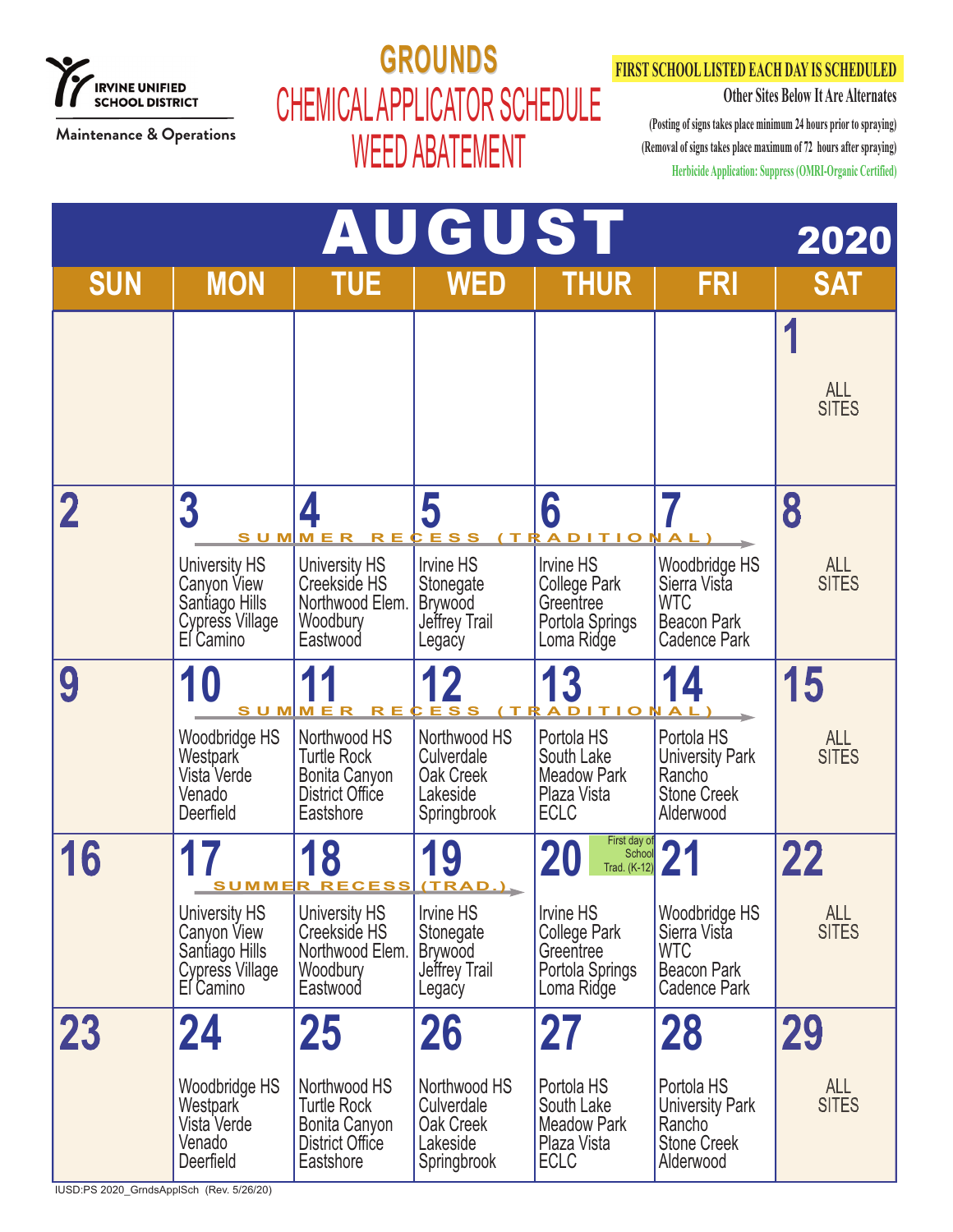

### **GROUNDS GROUNDS** CHEMICAL APPLICATOR SCHEDULE WEED ABATEMENT

### **FIRST SCHOOL LISTED EACH DAY IS SCHEDULED**

**Other Sites Below It Are Alternates**

**(Posting of signs takes place minimum 24 hours prior to spraying) (Removal of signs takes place maximum of 72 hours after spraying) Herbicide Application: Suppress (OMRI-Organic Certified)**

|            |                                                                                                |                                                                                     | <b>SEPTEMBER</b>                                                    |                                                                                       |                                                                                          | 2020                       |
|------------|------------------------------------------------------------------------------------------------|-------------------------------------------------------------------------------------|---------------------------------------------------------------------|---------------------------------------------------------------------------------------|------------------------------------------------------------------------------------------|----------------------------|
| <b>SUN</b> | <b>MON</b>                                                                                     | <b>TUE</b>                                                                          | <b>WED</b>                                                          | <b>THUR</b>                                                                           | <b>FRI</b>                                                                               | <b>SAT</b>                 |
| 30         | $31$ <sup>HOLIDAY</sup> $1$                                                                    |                                                                                     | $\mathbf 2$                                                         | $\boldsymbol{3}$                                                                      | 4                                                                                        | 5                          |
|            | <b>University HS</b><br>Canyon View<br>Santiago Hills<br>Cypress Village<br>El Camino          | University HS<br>Creekside HS<br>Northwood Elem.<br>Woodbury<br>Eastwood            | Irvine HS<br>Stonegate<br><b>Brywood</b><br>Jeffrey Trail<br>Legacy | <b>Irvine HS</b><br><b>College Park</b><br>Greentree<br>Portola Springs<br>Loma Ridge | Woodbridge HS<br>Sierra Vista<br><b>WTC</b><br><b>Beacon Park</b><br>Cadence Park        | <b>ALL</b><br><b>SITES</b> |
| 6          | HOLIDAY                                                                                        | 8                                                                                   | 9                                                                   | 10                                                                                    | 11                                                                                       | 12                         |
|            | Woodbridge HS<br>Westpark<br>Vista Verde<br>Venado<br>Deerfield                                | Northwood HS<br><b>Turtle Rock</b><br>Bonita Canyon<br>District Office<br>Eastshore | Northwood HS<br>Culverdale<br>Oak Creek<br>Lakeside<br>Springbrook  | Portola HS<br>South Lake<br><b>Meadow Park</b><br>Plaza Vista<br><b>ECLC</b>          | Portola HS<br><b>University Park</b><br>Rancho<br><b>Stone Creek</b><br>Alderwood        | <b>ALL</b><br><b>SITES</b> |
| 13         | 14                                                                                             | 15                                                                                  | 16                                                                  |                                                                                       | 18                                                                                       | 19                         |
|            | <b>University HS</b><br>Canyon View<br>Santiago Hills<br>Cypress Village<br>El Camino          | University HS<br>Creekside HS<br>Northwood Elem.<br>Woodbury<br>Eastwood            | Irvine HS<br>Stonegate<br><b>Brywood</b><br>Jeffrey Trail<br>Legacy | <b>Irvine HS</b><br><b>College Park</b><br>Greentree<br>Portola Springs<br>Loma Ridge | Woodbridge HS<br>Sierra Vista<br><b>WTC</b><br><b>Beacon Park</b><br><b>Cadence Park</b> | ALL<br>SITES               |
| 20         | 21                                                                                             |                                                                                     | 23<br>RECESS                                                        | (Y/R)                                                                                 | <b>25</b>                                                                                | 26                         |
|            | Woodbridge HS<br>Westpark<br>Vista Verde<br>Venado<br>Deerfield                                | Northwood HS<br><b>Turtle Rock</b><br>Bonita Canyon<br>District Office<br>Eastshore | Northwood HS<br>Culverdale<br>Oak Creek<br>Lakeside<br>Springbrook  | Portola HS<br>South Lake<br><b>Meadow Park</b><br>Plaza Vista<br><b>ECLC</b>          | Portola HS<br><b>University Park</b><br>Rancho<br><b>Stone Creek</b><br>Alderwood        | <b>ALL</b><br><b>SITES</b> |
| 27         | <b>28</b><br><b>FALL RECESS</b>                                                                | <b>29</b>                                                                           | 30                                                                  |                                                                                       |                                                                                          |                            |
|            | (Y/R)<br>University HS<br>Canyon View<br>Santiago Hills<br><b>Cypress Village</b><br>El Camino | University HS<br>Creekside HS<br>Northwood Elem.<br>Woodbury<br>Eastwood            | Irvine HS<br>Stonegate<br><b>Brywood</b><br>Jeffrey Trail<br>Legacy |                                                                                       |                                                                                          |                            |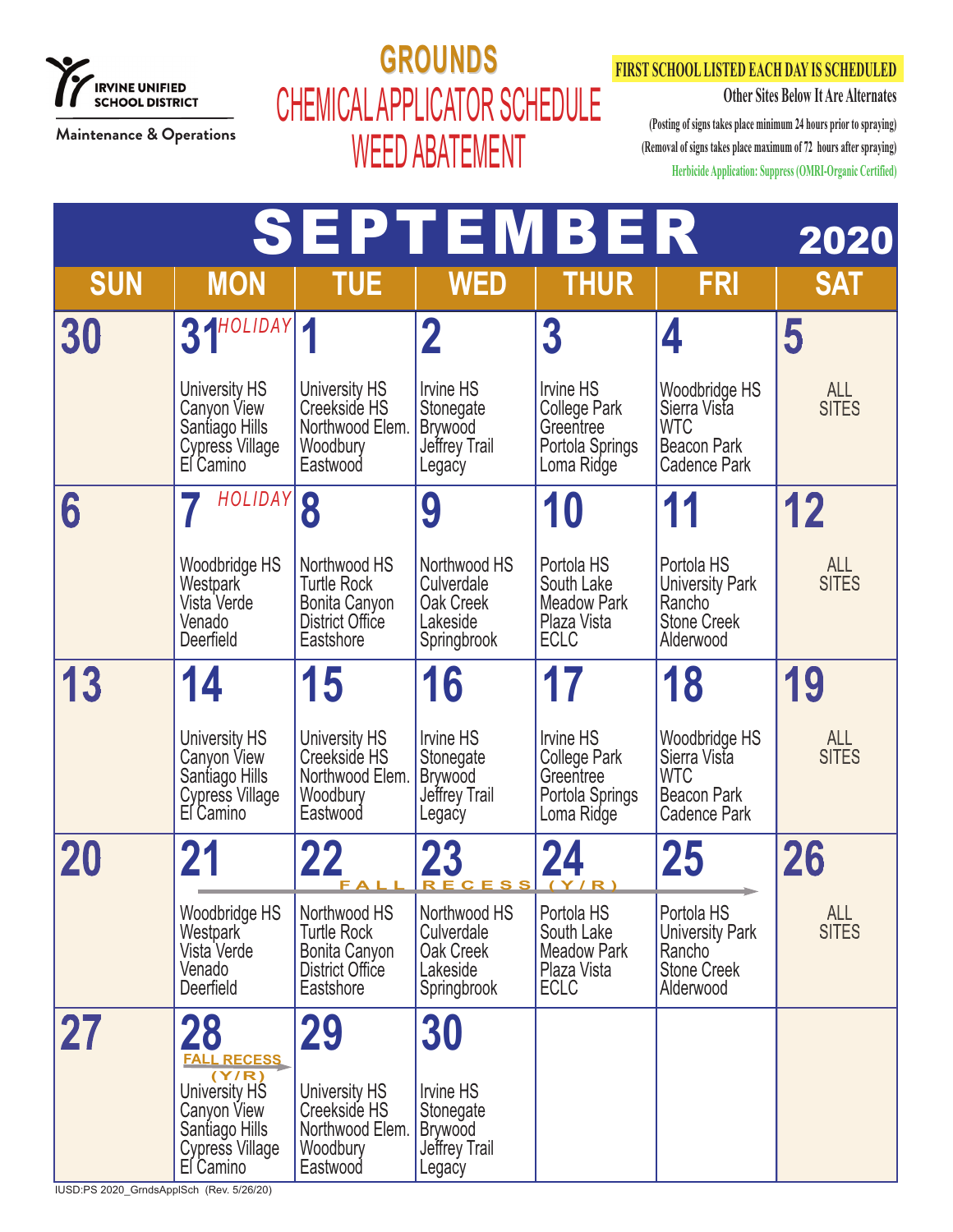

## **GROUNDS GROUNDS** CHEMICAL APPLICATOR SCHEDULE WEED ABATEMENT

### **FIRST SCHOOL LISTED EACH DAY IS SCHEDULED**

**Other Sites Below It Are Alternates**

**(Posting of signs takes place minimum 24 hours prior to spraying) (Removal of signs takes place maximum of 72 hours after spraying) Herbicide Application: Suppress (OMRI-Organic Certified)**

| OCTOBER    |                                                                                       |                                                                                            |                                                                            |                                                                                |                                                                                                                       |                                 |  |
|------------|---------------------------------------------------------------------------------------|--------------------------------------------------------------------------------------------|----------------------------------------------------------------------------|--------------------------------------------------------------------------------|-----------------------------------------------------------------------------------------------------------------------|---------------------------------|--|
| <b>SUN</b> | <b>MON</b>                                                                            | <b>TUE</b>                                                                                 | <b>WED</b>                                                                 | <b>THUR</b>                                                                    | <b>FRI</b>                                                                                                            | <b>SAT</b>                      |  |
|            |                                                                                       |                                                                                            |                                                                            | Rl<br>Irvine HS<br>College Park<br>Greentree<br>Portola Springs<br>Loma Ridge  | $\boldsymbol{O}$<br>ECESS<br>Woodbridge HS<br>Sierra Vista<br><b>WTC</b><br><b>Beacon Park</b><br><b>Cadence Park</b> | 3<br><b>ALL</b><br><b>SITES</b> |  |
|            | 5                                                                                     | 6                                                                                          | P E C                                                                      | 8<br>(Y/R)                                                                     | 9                                                                                                                     | 10                              |  |
|            | Woodbridge HS<br>Westpark <sup>7</sup><br>Vista Verde<br>Venado<br>Deerfield          | Northwood HS<br><b>Turtle Rock</b><br>Bonita Canyon<br>District Office<br>Eastshore        | Northwood HS<br>Culverdale<br>Oak Creek<br>Lakeside<br>Springbrook         | Portola HS<br>South Lake<br><b>Meadow Park</b><br>Plaza Vista<br><b>ECLC</b>   | Portola HS<br><b>University Park</b><br>Rancho<br><b>Stone Creek</b><br>Alderwood                                     | <b>ALL</b><br><b>SITES</b>      |  |
|            | Staff Dev. Day<br>$(TK-12)$                                                           | 13                                                                                         | 14                                                                         | 15                                                                             | 16                                                                                                                    |                                 |  |
|            | <b>University HS</b><br>Canyon View<br>Santiago Hills<br>Cypress Village<br>El Camino | University HS<br>Creekside HS<br>Northwood Elem.<br>Woodbury<br>Eastwood                   | <b>Irvine HS</b><br>Stonegate<br><b>Brywood</b><br>Jeffrey Trail<br>Legacy | <b>Irvine HS</b><br>College Park<br>Greentree<br>Portola Springs<br>Loma Ridge | Woodbridge HS<br>Sierra Vista<br><b>WTC</b><br><b>Beacon Park</b><br>Cadence Park                                     | ALL<br>SITES                    |  |
| 18         | 9                                                                                     |                                                                                            | 21                                                                         | 22                                                                             | 23                                                                                                                    | 24                              |  |
|            | Woodbridge HS<br>Westpark<br>Vista Verde<br>Venado<br>Deerfield                       | Northwood HS<br><b>Turtle Rock</b><br>Bonita Canyon<br><b>District Office</b><br>Eastshore | Northwood HS<br>Culverdale<br>Oak Creek<br>Lakeside<br>Springbrook         | Portola HS<br>South Lake<br>Meadow Park<br>Plaza Vista<br><b>ECLC</b>          | Portola HS<br>University Park<br>Rancho<br><b>Stone Creek</b><br>Alderwood                                            | ALL<br>SITES                    |  |
| 25         | 26                                                                                    | 27                                                                                         | <b>28</b>                                                                  | 29                                                                             | 30                                                                                                                    | 31                              |  |
|            | University HS<br>Canyon View<br>Santiago Hills<br>Cypress Village<br>El Camino        | University HS<br>Creekside HS<br>Northwood Elem.<br>Woodbury<br>Eastwood                   | Irvine HS<br>Stonegate<br><b>Brywood</b><br>Jeffrey Trail<br>Legacy        | Irvine HS<br>College Park<br>Greentree<br>Portola Springs<br>Loma Ridge        | Woodbridge HS<br>Sierra Vista<br><b>WTC</b><br><b>Beacon Park</b><br>Cadence Park                                     | <b>ALL</b><br><b>SITES</b>      |  |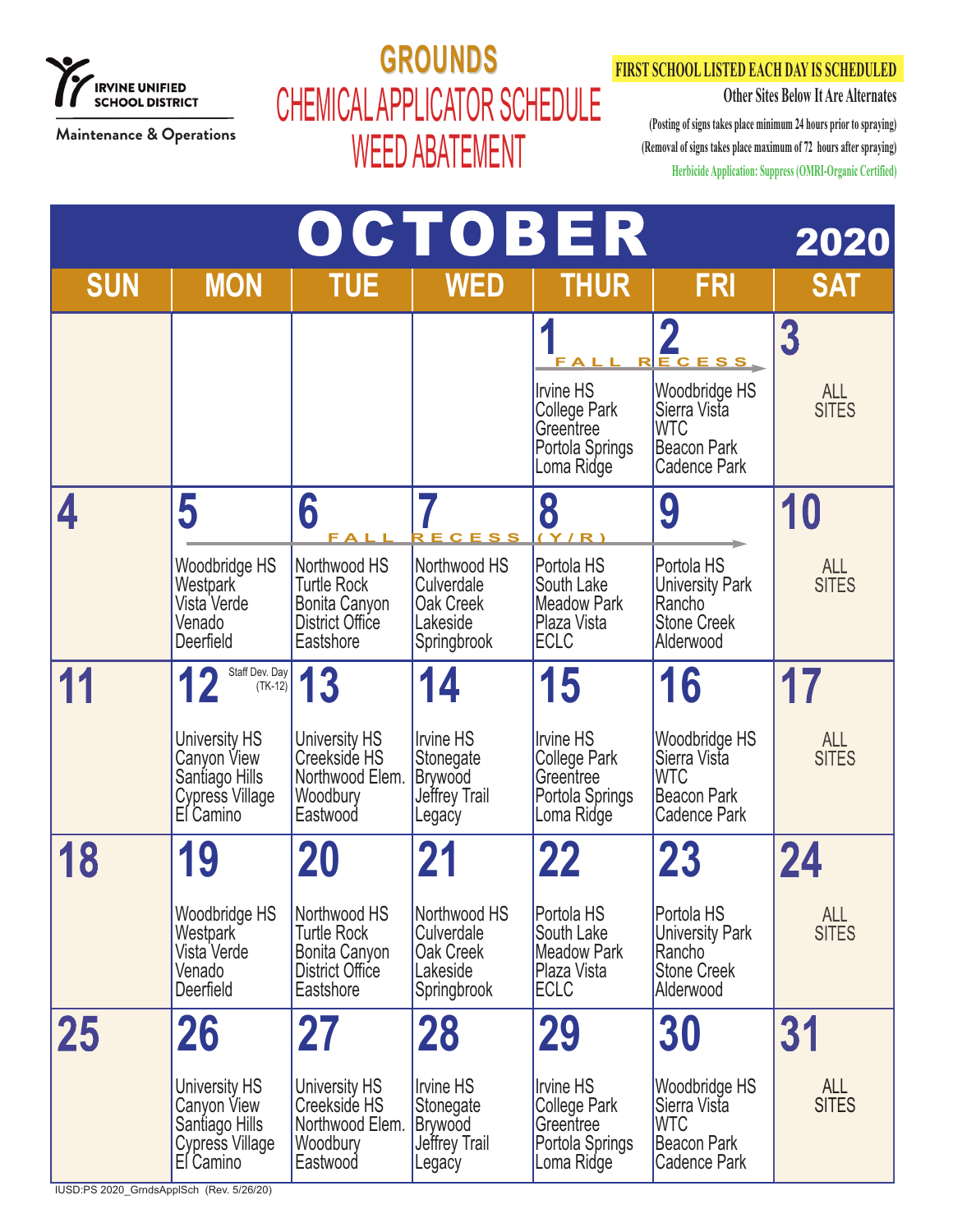

### **GROUNDS GROUNDS** CHEMICAL APPLICATOR SCHEDULE WEED ABATEMENT

#### **FIRST SCHOOL LISTED EACH DAY IS SCHEDULED**

**Other Sites Below It Are Alternates**

|                                          |                                                                                       |                                                                                     | NOVEMBER                                                            |                                                                                |                                                                                          | 2020                       |
|------------------------------------------|---------------------------------------------------------------------------------------|-------------------------------------------------------------------------------------|---------------------------------------------------------------------|--------------------------------------------------------------------------------|------------------------------------------------------------------------------------------|----------------------------|
| <b>SUN</b>                               | <b>MON</b>                                                                            | <b>TUE</b>                                                                          | <b>WED</b>                                                          | <b>THUR</b>                                                                    | <b>FRI</b>                                                                               | <b>SAT</b>                 |
|                                          | $\mathbf 2$                                                                           | $\overline{3}$                                                                      | 4                                                                   | 5                                                                              | 6                                                                                        |                            |
|                                          | Woodbridge HS<br>Westpark<br>Vista Verde<br>Venado<br>Deerfield                       | Northwood HS<br><b>Turtle Rock</b><br>Bonita Canyon<br>District Office<br>Eastshore | Northwood HS<br>Culverdale<br>Oak Creek<br>Lakeside<br>Springbrook  | Portola HS<br>South Lake<br><b>Meadow Park</b><br>Plaza Vista<br><b>ECLC</b>   | Portola HS<br>University Park<br>Rancho<br><b>Stone Creek</b><br>Alderwood               | ALL<br>SITES               |
|                                          | 9                                                                                     | <b>10</b>                                                                           | 11HOLIDAY                                                           | 12                                                                             | 13                                                                                       | 14                         |
|                                          | University HS<br>Canyon View<br>Santiago Hills<br>Cypress Village<br>El Camino        | University HS<br>Creekside HS<br>Northwood Elem.<br>Woodbury<br>Eastwood            | Irvine HS<br>Stonegate<br><b>Brywood</b><br>Jeffrey Trail<br>Legacy | Irvine HS<br><b>College Park</b><br>Greentree<br>Portola Springs<br>Loma Ridge | Woodbridge HS<br>Sierra Vista<br><b>WTC</b><br><b>Beacon Park</b><br><b>Cadence Park</b> | ALL<br>SITES               |
| 15                                       | 16                                                                                    |                                                                                     | 18                                                                  | 19                                                                             | 20                                                                                       | 21                         |
|                                          | Woodbridge HS<br>Westpark<br>Vista Verde<br>Venado<br>Deerfield                       | Northwood HS<br><b>Turtle Rock</b><br>Bonita Canyon<br>District Office<br>Eastshore | Northwood HS<br>Culverdale<br>Oak Creek<br>Lakeside<br>Springbrook  | Portola HS<br>South Lake<br><b>Meadow Park</b><br>Plaza Vista<br><b>ECLC</b>   | Portola HS<br><b>University Park</b><br>Rancho<br><b>Stone Creek</b><br>Alderwood        | ALL<br><b>SITES</b>        |
| 22                                       | 23                                                                                    | 24                                                                                  | 25                                                                  | 26<br>THANKSGIVING                                                             |                                                                                          | 28                         |
|                                          | University HS<br>Canyon View<br>Santiago Hills<br><b>Cypress Village</b><br>El Camino | University HS<br>Creekside HS<br>Northwood Elem.<br>Woodbury<br>Eastwood            | Irvine HS<br>Stonegate<br><b>Brywood</b><br>Jeffrey Trail<br>Legacy | Irvine HS<br>College Park<br>Greentree<br>Portola Springs<br>Loma Ridge        | Woodbridge HS<br>Sierra Vista<br><b>WTC</b><br><b>Beacon Park</b><br>Cadence Park        | <b>ALL</b><br><b>SITES</b> |
| <b>29</b>                                | 30                                                                                    |                                                                                     |                                                                     |                                                                                |                                                                                          |                            |
| IUSD:PS 2020_GrndsApplSch (Rev. 5/26/20) | Woodbridge HS<br>Westpark<br>Vista Verde<br>Venado<br>Deerfield                       |                                                                                     |                                                                     |                                                                                |                                                                                          |                            |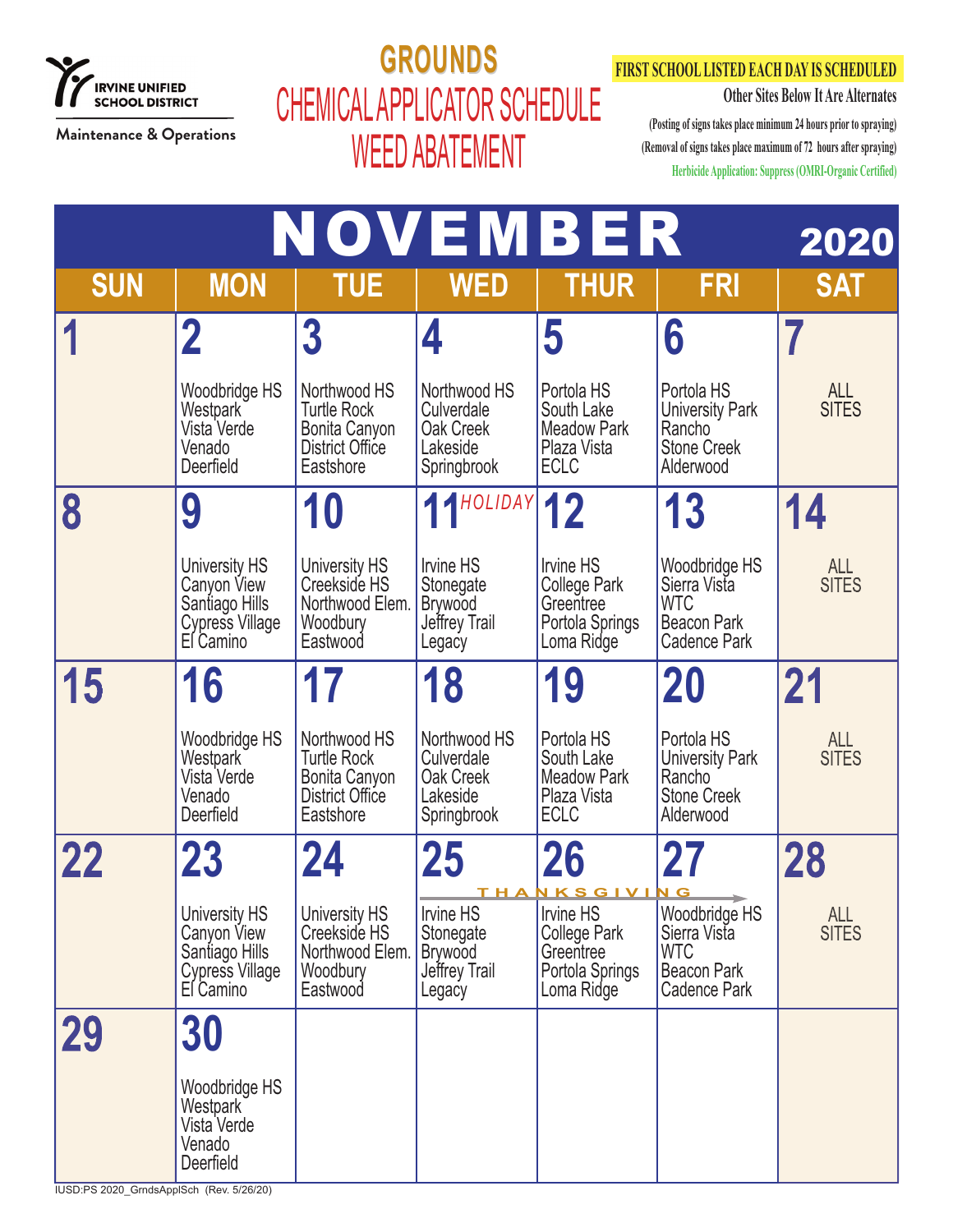

## **GROUNDS GROUNDS** CHEMICAL APPLICATOR SCHEDULE WEED ABATEMENT

### **FIRST SCHOOL LISTED EACH DAY IS SCHEDULED**

**Other Sites Below It Are Alternates**

|            |                                                                                       |                                                                                     | DECEMBER                                                            |                                                                                |                                                                                          | 2020                       |
|------------|---------------------------------------------------------------------------------------|-------------------------------------------------------------------------------------|---------------------------------------------------------------------|--------------------------------------------------------------------------------|------------------------------------------------------------------------------------------|----------------------------|
| <b>SUN</b> | <b>MON</b>                                                                            | <b>TUE</b>                                                                          | <b>WED</b>                                                          | <b>THUR</b>                                                                    | <b>FRI</b>                                                                               | <b>SAT</b>                 |
|            |                                                                                       | 1                                                                                   | $\overline{\mathbf{2}}$                                             | 3                                                                              | 4                                                                                        | 5                          |
|            |                                                                                       | Northwood HS<br><b>Turtle Rock</b><br>Bonita Canyon<br>District Office<br>Eastshore | Northwood HS<br>Culverdale<br>Oak Creek<br>Lakeside<br>Springbrook  | Portola HS<br>South Lake<br><b>Meadow Park</b><br>Plaza Vista<br><b>ECLC</b>   | Portola HS<br><b>University Park</b><br>Rancho<br><b>Stone Creek</b><br>Alderwood        | <b>ALL</b><br><b>SITES</b> |
| 6          |                                                                                       | 8                                                                                   | 9                                                                   | 10                                                                             | 11                                                                                       | 12                         |
|            | University HS<br>Canyon View<br>Santiago Hills<br><b>Cypress Village</b><br>El Camino | University HS<br>Creekside HS<br>Northwood Elem.<br>Woodbury<br>Eastwood            | Irvine HS<br>Stonegate<br><b>Brywood</b><br>Jeffrey Trail<br>Legacy | Irvine HS<br><b>College Park</b><br>Greentree<br>Portola Springs<br>Loma Ridge | Woodbridge HS<br>Sierra Vista<br><b>WTC</b><br><b>Beacon Park</b><br><b>Cadence Park</b> | ALL<br>SITES               |
| 13         | 14                                                                                    | 15                                                                                  | 16                                                                  |                                                                                | 18                                                                                       | 19                         |
|            | Woodbridge HS<br>Westpark<br>Vista Verde<br>Venado<br>Deerfield                       | Northwood HS<br><b>Turtle Rock</b><br>Bonita Canyon<br>District Office<br>Eastshore | Northwood HS<br>Culverdale<br>Oak Creek<br>Lakeside<br>Springbrook  | Portola HS<br>South Lake<br><b>Meadow Park</b><br>Plaza Vista<br><b>ECLC</b>   | Portola HS<br><b>University Park</b><br>Rancho<br><b>Stone Creek</b><br>Alderwood        | ALL<br>SITES               |
|            |                                                                                       | WINTER<br>R E                                                                       | 23HOLIDAY<br>CESS                                                   | <b>2 A</b> HOLIDAY<br>R<br>$T$ R                                               | $25^{\text{HOLIDAY}}$<br>D                                                               |                            |
|            | ALL<br>SITES                                                                          | ALL<br>SITES                                                                        | ALL<br>SITES                                                        | ALL<br>SITES                                                                   | ALL<br><b>SITES</b>                                                                      | ALL<br>SITES               |
| <b>27</b>  | 28                                                                                    | 29                                                                                  | 30HOLIDAY                                                           | 31HOLIDAY                                                                      |                                                                                          |                            |
|            | <b>ALL</b><br><b>SITES</b>                                                            | <b>WINTER</b><br>ALL<br><b>SITES</b>                                                | <b>RECESS</b><br>ALL<br><b>SITES</b>                                | <b>ALL</b><br><b>SITES</b>                                                     |                                                                                          |                            |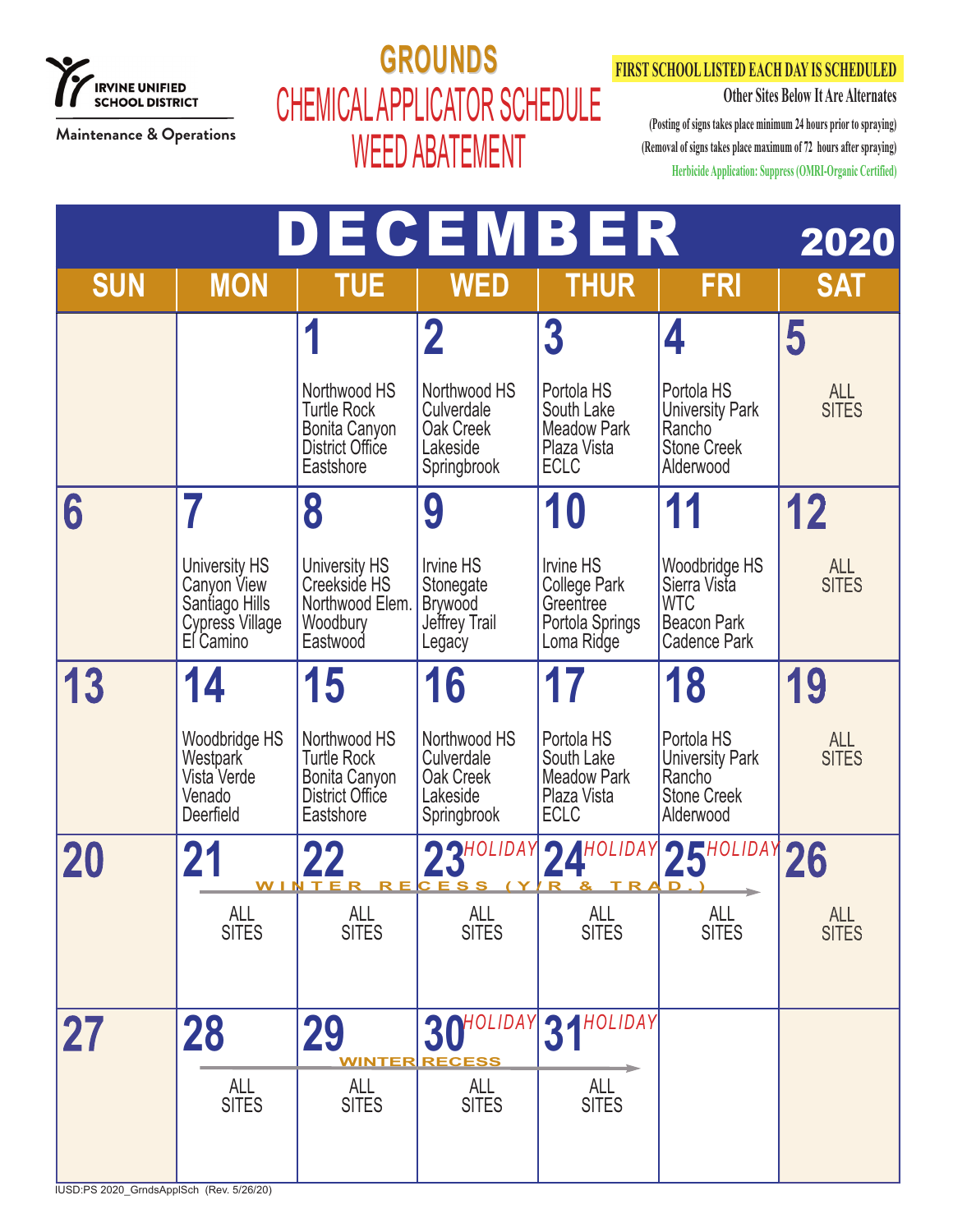

# **GROUNDS GROUNDS** CHEMICAL APPLICATOR SCHEDULE WEED ABATEMENT

### **FIRST SCHOOL LISTED EACH DAY IS SCHEDULED**

**Other Sites Below It Are Alternates**

| JANUARY<br>2021                                |                                                                                       |                                                                                           |                                                                                      |                                                                                        |                                                                                                 |                            |  |  |
|------------------------------------------------|---------------------------------------------------------------------------------------|-------------------------------------------------------------------------------------------|--------------------------------------------------------------------------------------|----------------------------------------------------------------------------------------|-------------------------------------------------------------------------------------------------|----------------------------|--|--|
| <b>SUN</b>                                     | <b>MON</b>                                                                            | <b>TUE</b>                                                                                | <b>WED</b>                                                                           | <b>THUR</b>                                                                            | <b>FRI</b>                                                                                      | <b>SAT</b>                 |  |  |
|                                                |                                                                                       |                                                                                           |                                                                                      |                                                                                        | HOLIDAY<br>И                                                                                    | $\mathbf 2$                |  |  |
|                                                |                                                                                       |                                                                                           |                                                                                      |                                                                                        | ALL<br><b>SITES</b>                                                                             | <b>ALL</b><br><b>SITES</b> |  |  |
|                                                | 4                                                                                     | 5                                                                                         | 6                                                                                    |                                                                                        | 8                                                                                               | 9                          |  |  |
|                                                | <b>University HS</b><br>Canyon View<br>Santiago Hills<br>Cypress Village<br>El Camino | <u>WINTER</u><br>University HS<br>Creekside HS<br>Northwood Elem.<br>Woodbury<br>Eastwood | <u>RECESS</u><br>Irvine HS<br>Stonegate<br><b>Brywood</b><br>Jeffrey Trail<br>Legacy | Y/R)<br>Irvine HS<br><b>College Park</b><br>Greentree<br>Portola Springs<br>Loma Ridge | Woodbridge HS<br>Sierra Vista<br><b>WTC</b><br><b>Beacon Park</b><br><b>Cadence Park</b>        | <b>ALL</b><br><b>SITES</b> |  |  |
| 10                                             |                                                                                       | 12                                                                                        | 13                                                                                   | 14                                                                                     | 9-12 Student<br>15<br>Holiday                                                                   | 16                         |  |  |
|                                                | Woodbridge HS<br>Westpark<br>Vista Verde<br>Venado<br>Deerfield                       | Northwood HS<br><b>Turtle Rock</b><br>Bonita Canyon<br>District Office<br>Eastshore       | Northwood HS<br>Culverdale<br>Oak Creek<br>Lakeside<br>Springbrook                   | Portola HS<br>South Lake<br><b>Meadow Park</b><br>Plaza Vista<br><b>ECLC</b>           | Portola HS<br><b>University Park</b><br>Rancho<br><b>Stone Creek</b><br>Alderwood               | <b>ALL</b><br><b>SITES</b> |  |  |
|                                                | 18HOLIDAY                                                                             | TK-12 Student &<br>Teacher Holiday                                                        | 20                                                                                   | 21                                                                                     | 22                                                                                              | 23                         |  |  |
|                                                | University HS<br>Canyon View<br>Santiago Hills<br>Cypress Village<br>El Camino        | <b>University HS</b><br>Creekside HS<br>Northwood Elem.<br>Woodbury<br>Eastwood           | <b>Irvine HS</b><br>Stonegate<br><b>Brywood</b><br>Jeffrey Trail<br>Legacy           | <b>Irvine HS</b><br>College Park<br>Greentree<br>Portola Springs<br>Loma Ridge         | <b>Woodbridge HS</b><br>Sierra Vista<br><b>WTC</b><br><b>Beacon Park</b><br><b>Cadence Park</b> | <b>ALL</b><br><b>SITES</b> |  |  |
| 24                                             | 25                                                                                    | <b>26</b>                                                                                 | 27                                                                                   | <b>28</b>                                                                              | <b>29</b>                                                                                       | 30                         |  |  |
|                                                | Woodbridge HS<br>Westpark                                                             | Northwood HS<br><b>Turtle Rock</b>                                                        | Northwood HS<br>Culverdale                                                           | Portola HS<br>South Lake                                                               | Portola HS<br><b>University Park</b>                                                            | <b>ALL</b><br><b>SITES</b> |  |  |
| 31<br>IUSD:PS 2020_GrndsApplSch (Rev. 5/26/20) | Vista Verde<br>Venado<br>Deerfield                                                    | Bonita Canyon<br>District Office<br>Eastshore                                             | Oak Creek<br>Lakeside<br>Springbrook                                                 | <b>Meadow Park</b><br>Plaza Vista<br><b>ECLC</b>                                       | Rancho<br><b>Stone Creek</b><br>Alderwood                                                       |                            |  |  |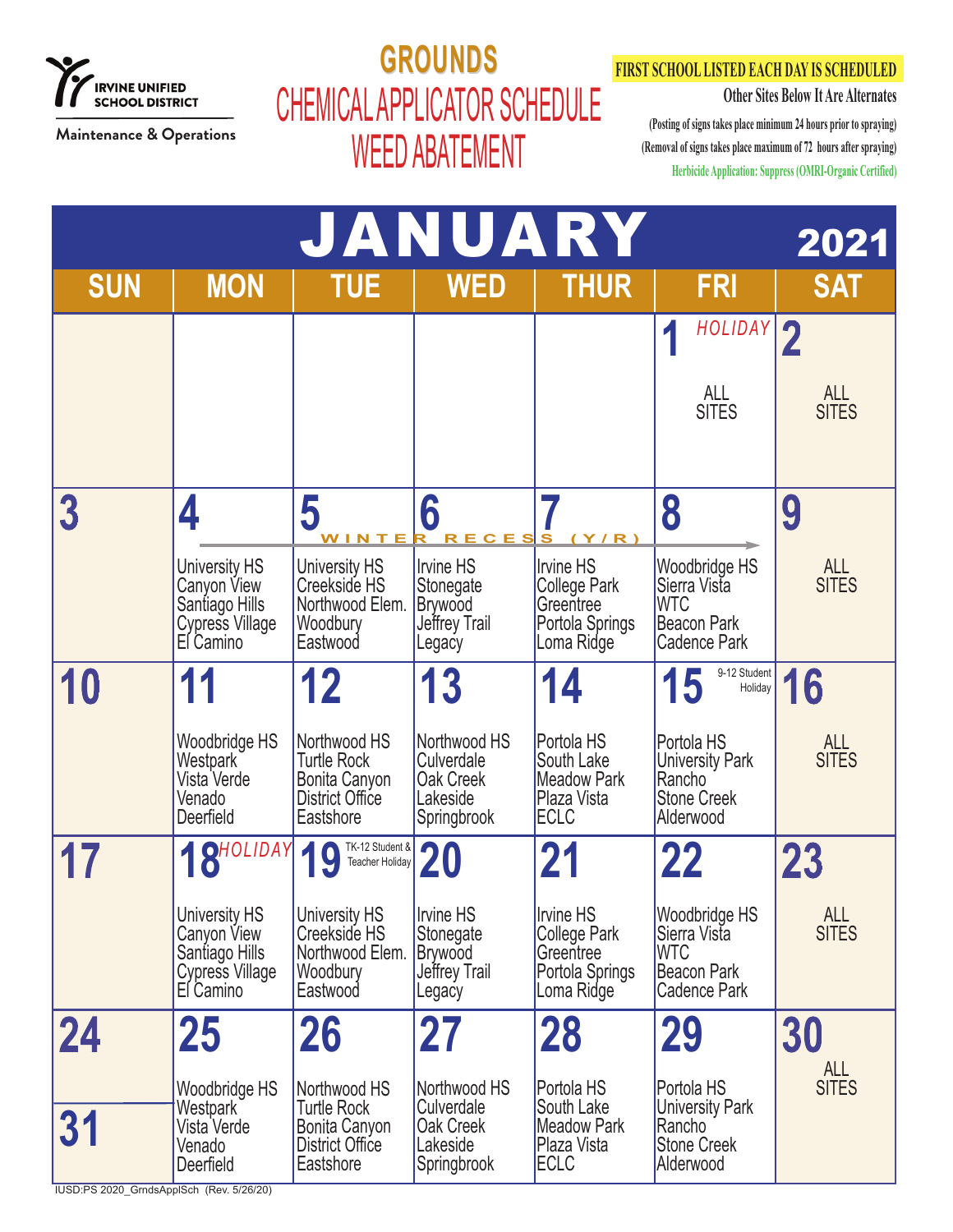

## **GROUNDS GROUNDS** CHEMICAL APPLICATOR SCHEDULE WEED ABATEMENT

### **FIRST SCHOOL LISTED EACH DAY IS SCHEDULED**

**Other Sites Below It Are Alternates**

|                                                |                                                                                                                  | FEBRUARY                                                                                         |                                                                                              |                                                                                            |                                                                                                                        | 2021                             |
|------------------------------------------------|------------------------------------------------------------------------------------------------------------------|--------------------------------------------------------------------------------------------------|----------------------------------------------------------------------------------------------|--------------------------------------------------------------------------------------------|------------------------------------------------------------------------------------------------------------------------|----------------------------------|
| <b>SUN</b>                                     | <b>MON</b>                                                                                                       | <b>TUE</b>                                                                                       | <b>WED</b>                                                                                   | <b>THUR</b>                                                                                | <b>FRI</b>                                                                                                             | <b>SAT</b>                       |
|                                                | $\overline{\mathbf{A}}$<br><b>University HS</b><br>Canyon View<br>Santiago Hills<br>Cypress Village<br>El Camino | $\mathbf 2$<br>University HS<br>Creekside HS<br>Northwood Elem.<br>Woodbury<br>Eastwood          | $\overline{3}$<br><b>Irvine HS</b><br>Stonegate<br><b>Brywood</b><br>Jeffrey Trail<br>Legacy | 4<br><b>Irvine HS</b><br><b>College Park</b><br>Greentree<br>Portola Springs<br>Loma Ridge | 5<br>Woodbridge HS<br>Sierra Vista<br><b>WTC</b><br><b>Beacon Park</b><br><b>Cadence Park</b>                          | 6<br>ALL<br>SITES                |
|                                                | 8<br>Woodbridge HS<br>Westpark<br>Vista Verde<br>Venado<br>Deerfield                                             | 9<br>Northwood HS<br><b>Turtle Rock</b><br>Bonita Canyon<br>District Office<br>Eastshore         | 10<br>Northwood HS<br>Culverdale<br>Oak Creek<br>Lakeside<br>Springbrook                     | 11<br>Portola HS<br>South Lake<br><b>Meadow Park</b><br>Plaza Vista<br><b>ECLC</b>         | Staff Dev. Day<br>12<br>$(TK-12)$<br>Portola HS<br><b>University Park</b><br>Rancho<br><b>Stone Creek</b><br>Alderwood | 13<br><b>ALL</b><br><b>SITES</b> |
| 14                                             | 15 <sup>HOLIDAY</sup> 16<br>University HS<br>Canyon View<br>Santiago Hills<br>Cypress Village<br>El Camino       | University HS<br>Creekside HS<br>Northwood Elem.<br>Woodbury<br>Eastwood                         | 17<br>Irvine HS<br>Stonegate<br><b>Brywood</b><br>Jeffrey Trail<br>Legacy                    | 18<br>Irvine HS<br><b>College Park</b><br>Greentree<br>Portola Springs<br>Loma Ridge       | 19<br>Woodbridge HS<br>Sierra Vista<br><b>WTC</b><br><b>Beacon Park</b><br>Cadence Park                                | 20<br><b>ALL</b><br><b>SITES</b> |
|                                                | 22<br>Woodbridge HS<br>Westpark<br>Vista Verde<br>Venado<br>Deerfield                                            | <b>23</b><br>Northwood HS<br><b>Turtle Rock</b><br>Bonita Canyon<br>District Office<br>Eastshore | 24<br>Northwood HS<br>Culverdale<br>Oak Creek<br>Lakeside<br>Springbrook                     | 25<br>Portola HS<br>South Lake<br><b>Meadow Park</b><br>Plaza Vista<br><b>ECLC</b>         | 26<br>Portola HS<br><b>University Park</b><br>Rancho<br><b>Stone Creek</b><br>Alderwood                                | 27<br><b>ALL</b><br><b>SITES</b> |
| 28<br>IUSD:PS 2020_GrndsApplSch (Rev. 5/26/20) |                                                                                                                  |                                                                                                  |                                                                                              |                                                                                            |                                                                                                                        |                                  |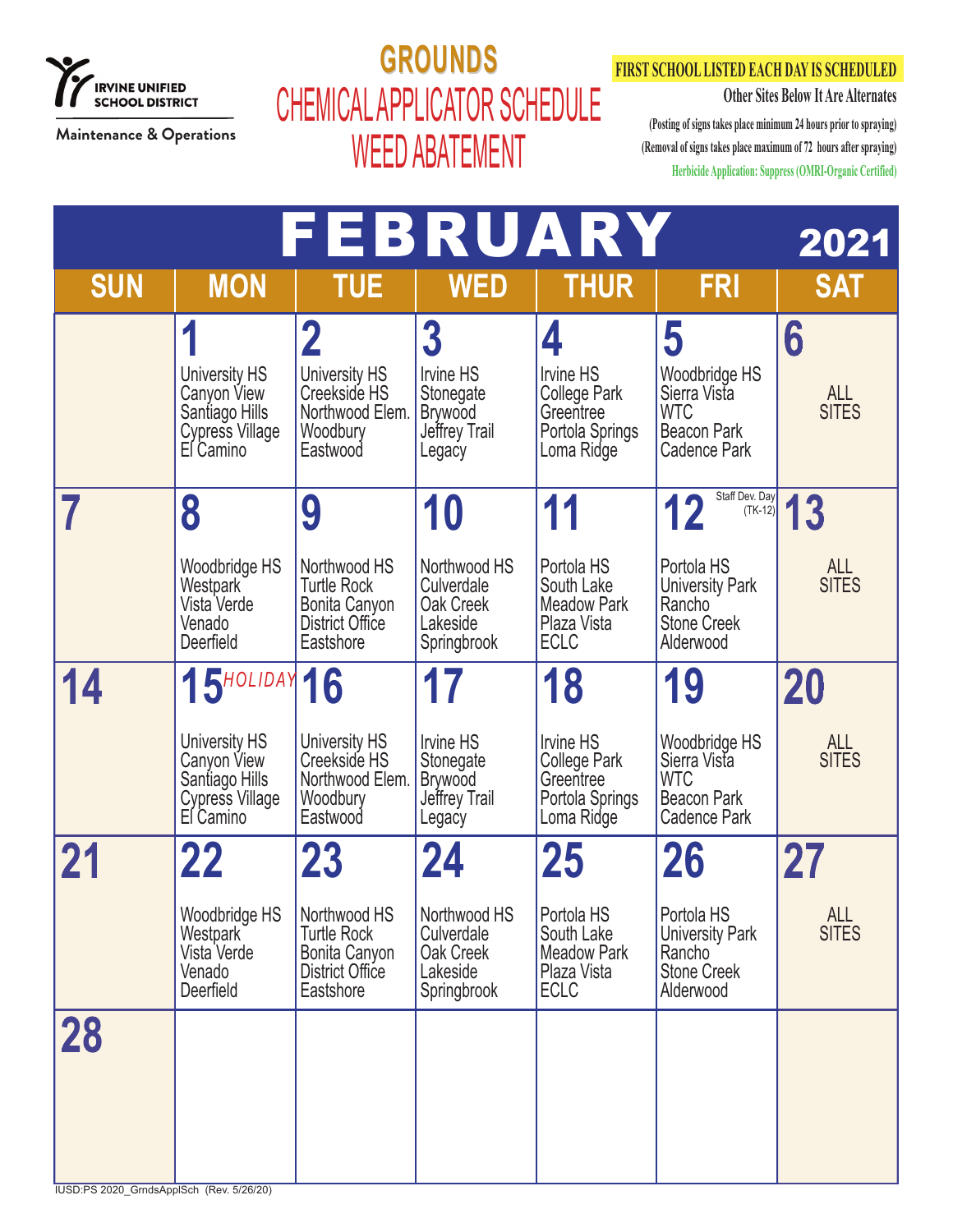

# **GROUNDS GROUNDS** CHEMICAL APPLICATOR SCHEDULE WEED ABATEMENT

### **FIRST SCHOOL LISTED EACH DAY IS SCHEDULED**

**Other Sites Below It Are Alternates**

|                                                |                                                                                                |                                                                                                                            | MARCH                                                                      |                                                                                       |                                                                                          | 2021                       |
|------------------------------------------------|------------------------------------------------------------------------------------------------|----------------------------------------------------------------------------------------------------------------------------|----------------------------------------------------------------------------|---------------------------------------------------------------------------------------|------------------------------------------------------------------------------------------|----------------------------|
| <b>SUN</b>                                     | <b>MON</b>                                                                                     | <b>TUE</b>                                                                                                                 | <b>WED</b>                                                                 | <b>THUR</b>                                                                           | <b>FRI</b>                                                                               | <b>SAT</b>                 |
|                                                | 1                                                                                              | 2                                                                                                                          | $\overline{3}$                                                             | 4                                                                                     | 5                                                                                        | 6                          |
|                                                | <b>University HS</b><br>Canyon View<br>Santiago Hills<br>Cypress Village<br>El Camino          | <b>University HS</b><br>Creekside HS<br>Northwood Elem.<br>Woodbury<br>Eastwood                                            | <b>Irvine HS</b><br>Stonegate<br><b>Brywood</b><br>Jeffrey Trail<br>Legacy | <b>Irvine HS</b><br>College Park<br>Greentree<br>Portola Springs<br>Loma Ridge        | Woodbridge HS<br>Sierra Vista<br><b>WTC</b><br><b>Beacon Park</b><br><b>Cadence Park</b> | ALL<br><b>SITES</b>        |
|                                                | 8                                                                                              | 9                                                                                                                          | <b>10</b>                                                                  | 11                                                                                    | 12                                                                                       | 13                         |
|                                                | Woodbridge HS<br>Westpark<br>Vista Verde<br>Venado<br>Deerfield                                | Northwood HS<br><b>Turtle Rock</b><br>Bonita Canyon<br>District Office<br>Eastshore                                        | Northwood HS<br>Culverdale<br>Oak Creek<br>Lakeside<br>Springbrook         | Portola HS<br>South Lake<br><b>Meadow Park</b><br>Plaza Vista<br><b>ECLC</b>          | Portola HS<br><b>University Park</b><br>Rancho<br><b>Stone Creek</b><br>Alderwood        | ALL<br>SITES               |
|                                                | 15                                                                                             | 16                                                                                                                         |                                                                            | 18                                                                                    | 19                                                                                       | 20                         |
|                                                | <b>University HS</b><br>Canyon View<br>Santiago Hills<br>Cypress Village<br>El Camino          | University HS<br>Creekside HS<br>Northwood Elem.<br>Woodbury<br>Eastwood                                                   | Irvine HS<br>Stonegate<br><b>Brywood</b><br>Jeffrey Trail<br>Legacy        | <b>Irvine HS</b><br><b>College Park</b><br>Greentree<br>Portola Springs<br>Loma Ridge | Woodbridge HS<br>Sierra Vista<br><b>WTC</b><br><b>Beacon Park</b><br>Cadence Park        | ALL<br><b>SITES</b>        |
|                                                | 22                                                                                             |                                                                                                                            | <u>SPRING RECESS (Y/R)</u>                                                 | 25                                                                                    | <b>26</b>                                                                                | 27                         |
|                                                | Woodbridge HS<br>Westpark<br>Vista Verde<br>Venado<br>Deerfield                                | Northwood HS<br><b>Turtle Rock</b><br>Bonita Canyon<br><b>District Office</b><br>Eastshore                                 | Northwood HS<br>Culverdale<br>Oak Creek<br>Lakeside<br>Springbrook         | Portola HS<br>South Lake<br><b>Meadow Park</b><br>Plaza Vista<br><b>ECLC</b>          | Portola HS<br><b>University Park</b><br>Rancho<br><b>Stone Creek</b><br>Alderwood        | <b>ALL</b><br><b>SITES</b> |
| 28<br>IUSD:PS 2020 GrndsApplSch (Rev. 5/26/20) | 29<br>SPRING<br>University HS<br>Canyon View<br>Santiago Hills<br>Cypress Village<br>El Camino | <b>30</b><br>RECESS,<br>(Y/R 8   TRAD.)<br><b>University HS</b><br>Creekside HS<br>Northwood Elem.<br>Woodbury<br>Eastwood | <b>31</b><br>Irvine HS<br>Stonegate<br>Brywood<br>Jeffrey Trail<br>Legacy  |                                                                                       |                                                                                          |                            |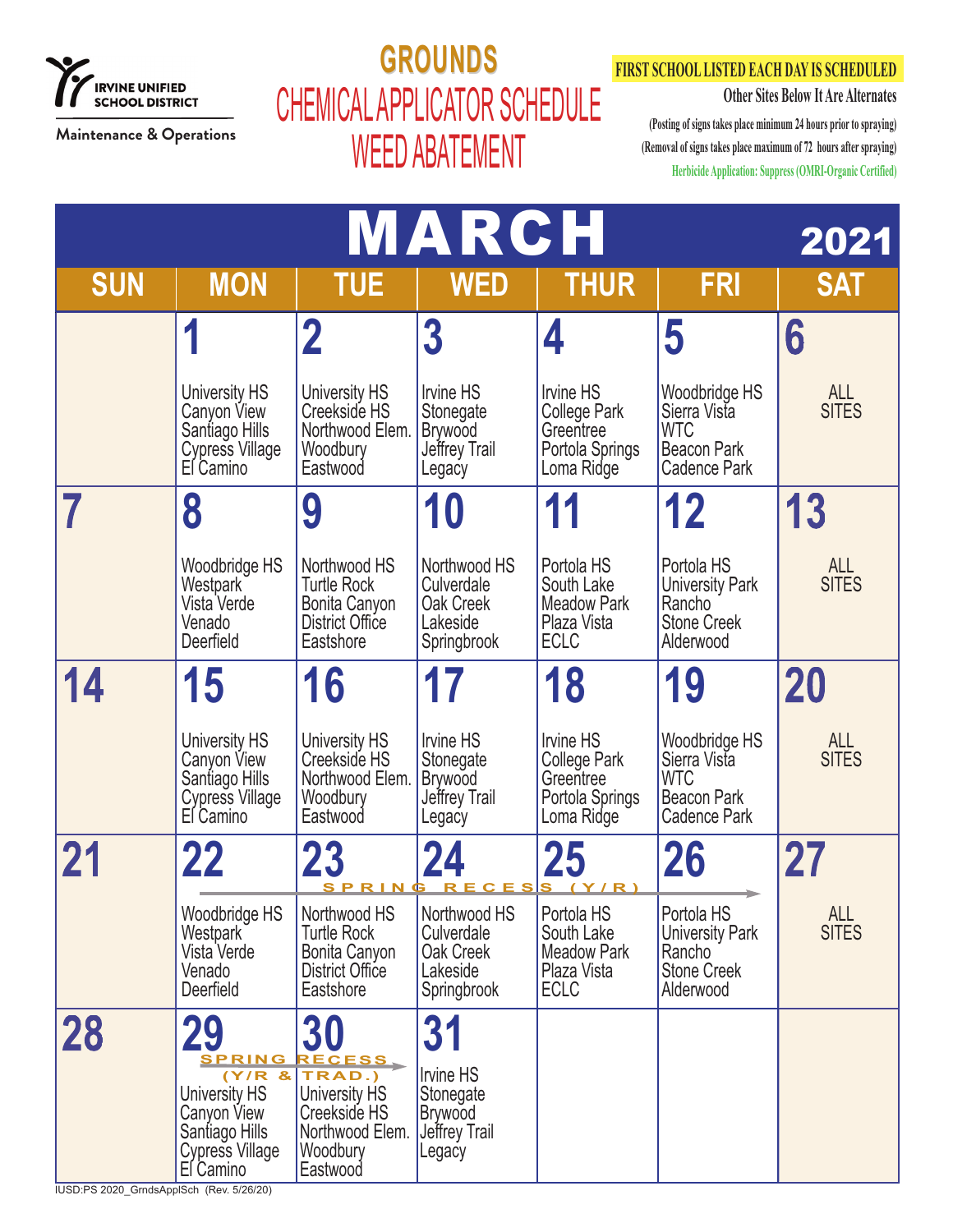

## **GROUNDS GROUNDS** CHEMICAL APPLICATOR SCHEDULE WEED ABATEMENT

### **FIRST SCHOOL LISTED EACH DAY IS SCHEDULED**

**Other Sites Below It Are Alternates**

|                                          |                                                                                |                                                                                     | APRIL                                                                      |                                                                                       |                                                                                          | 2021                       |
|------------------------------------------|--------------------------------------------------------------------------------|-------------------------------------------------------------------------------------|----------------------------------------------------------------------------|---------------------------------------------------------------------------------------|------------------------------------------------------------------------------------------|----------------------------|
| <b>SUN</b>                               | <b>MON</b>                                                                     | <b>TUE</b>                                                                          | <b>WED</b>                                                                 | <b>THUR</b>                                                                           | <b>FRI</b>                                                                               | <b>SAT</b>                 |
|                                          |                                                                                |                                                                                     |                                                                            |                                                                                       | 2<br><u>SPRING RECESS (Y/R</u>                                                           | 3<br>& TRAD.               |
|                                          |                                                                                |                                                                                     |                                                                            | <b>Irvine HS</b><br><b>College Park</b><br>Greentree<br>Portola Springs<br>Loma Ridge | Woodbridge HS<br>Sierra Vista<br><b>WTC</b><br><b>Beacon Park</b><br><b>Cadence Park</b> | <b>SITES</b>               |
|                                          | 5                                                                              | 6                                                                                   |                                                                            | 8                                                                                     | 9                                                                                        | 10                         |
|                                          | Woodbridge HS<br>Westpark<br>Vista Verde<br>Venado<br>Deerfield                | Northwood HS<br><b>Turtle Rock</b><br>Bonita Canyon<br>District Office<br>Eastshore | Northwood HS<br>Culverdale<br>Oak Creek<br>Lakeside<br>Springbrook         | Portola HS<br>South Lake<br><b>Meadow Park</b><br>Plaza Vista<br><b>ECLC</b>          | Portola HS<br><b>University Park</b><br>Rancho<br><b>Stone Creek</b><br>Alderwood        | <b>ALL</b><br><b>SITES</b> |
|                                          | 12                                                                             | 13                                                                                  | 14                                                                         | 15                                                                                    | 16                                                                                       |                            |
|                                          | University HS<br>Canyon View<br>Santiago Hills<br>Cypress Village<br>El Camino | <b>University HS</b><br>Creekside HS<br>Northwood Elem.<br>Woodbury<br>Eastwood     | <b>Irvine HS</b><br>Stonegate<br><b>Brywood</b><br>Jeffrey Trail<br>Legacy | <b>Irvine HS</b><br><b>College Park</b><br>Greentree<br>Portola Springs<br>Loma Ridge | Woodbridge HS<br>Sierra Vista<br><b>WTC</b><br>Beacon Park<br><b>Cadence Park</b>        | <b>ALL</b><br><b>SITES</b> |
| 18                                       | 19                                                                             |                                                                                     |                                                                            | 22                                                                                    | <b>23</b>                                                                                | 24                         |
|                                          | Woodbridge HS<br>Westpark<br>Vista Verde<br>Venado<br>Deerfield                | Northwood HS<br><b>Turtle Rock</b><br>Bonita Canyon<br>District Office<br>Eastshore | Northwood HS<br>Culverdale<br>Oak Creek<br>Lakeside<br>Springbrook         | Portola HS<br>South Lake<br><b>Meadow Park</b><br>Plaza Vista<br><b>ECLC</b>          | Portola HS<br><b>University Park</b><br>Rancho<br><b>Stone Creek</b><br>Alderwood        | <b>ALL</b><br><b>SITES</b> |
| 25                                       | 26                                                                             | 27                                                                                  | <b>28</b>                                                                  | <b>29</b>                                                                             | 30                                                                                       |                            |
| IUSD:PS 2020_GrndsApplSch (Rev. 5/26/20) | University HS<br>Canyon View<br>Santiago Hills<br>Cypress Village<br>El Camino | University HS<br>Creekside HS<br>Northwood Elem.<br>Woodbury<br>Eastwood            | Irvine HS<br>Stonegate<br><b>Brywood</b><br>Jeffrey Trail<br>Legacy        | <b>Irvine HS</b><br>College Park<br>Greentree<br>Portola Springs<br>Loma Ridge        | Woodbridge HS<br>Sierra Vista<br><b>WTC</b><br>Beacon Park<br>Cadence Park               |                            |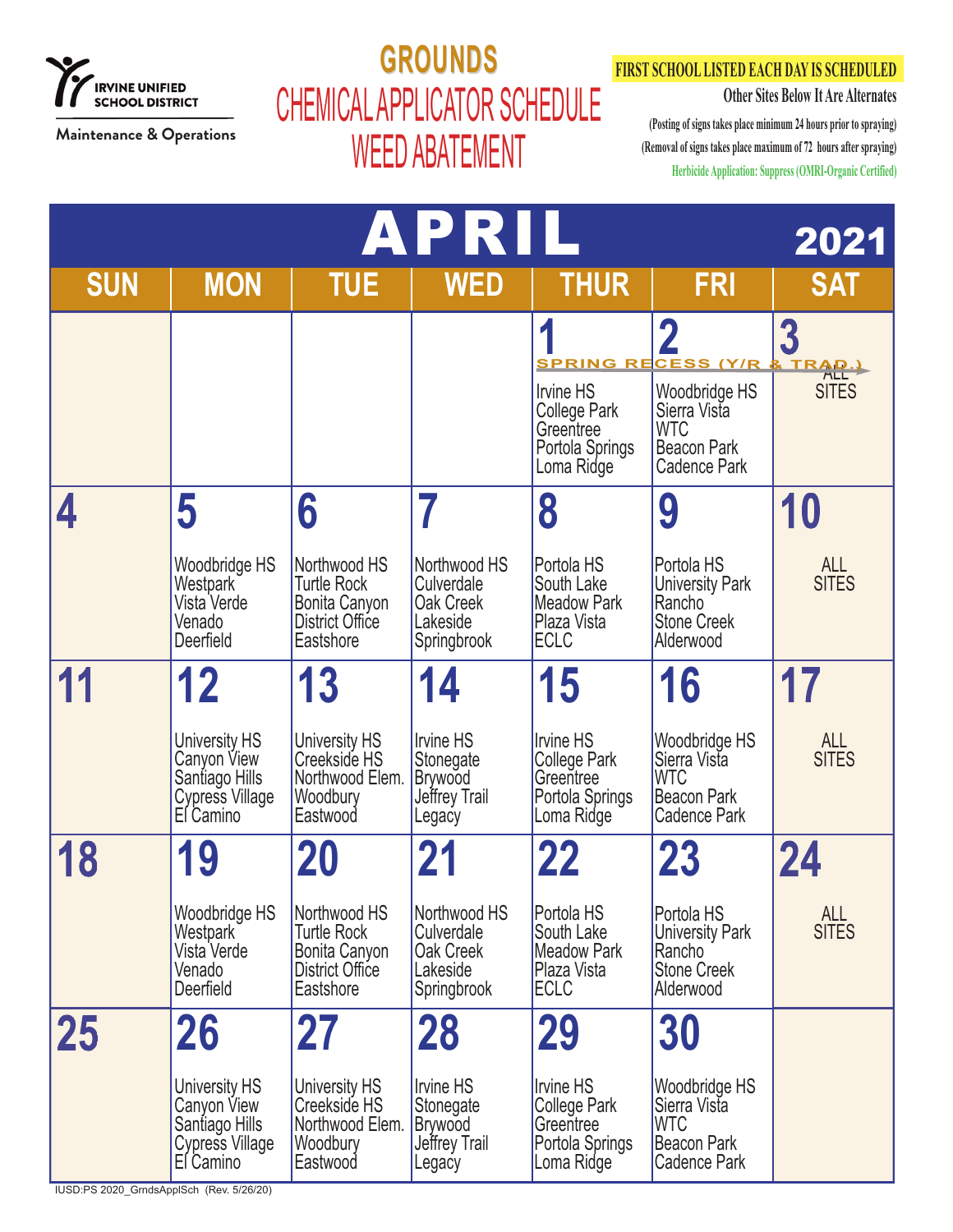

## **GROUNDS GROUNDS** CHEMICAL APPLICATOR SCHEDULE WEED ABATEMENT

### **FIRST SCHOOL LISTED EACH DAY IS SCHEDULED**

**Other Sites Below It Are Alternates**

**(Posting of signs takes place minimum 24 hours prior to spraying) (Removal of signs takes place maximum of 72 hours after spraying) Herbicide Application: Suppress (OMRI-Organic Certified)**

| <b>NAY</b><br>2021 |                                                                                |                                                                                     |                                                                     |                                                                                |                                                                                   |                            |  |
|--------------------|--------------------------------------------------------------------------------|-------------------------------------------------------------------------------------|---------------------------------------------------------------------|--------------------------------------------------------------------------------|-----------------------------------------------------------------------------------|----------------------------|--|
| <b>SUN</b>         | <b>MON</b>                                                                     | <b>TUE</b>                                                                          | <b>WED</b>                                                          | <b>THUR</b>                                                                    | <b>FRI</b>                                                                        | <b>SAT</b>                 |  |
|                    |                                                                                |                                                                                     |                                                                     |                                                                                |                                                                                   | <b>ALL</b><br><b>SITES</b> |  |
|                    | $\overline{3}$                                                                 |                                                                                     | 5                                                                   | 6                                                                              |                                                                                   | 8                          |  |
|                    | Woodbridge HS<br>Westpark<br>Vista Verde<br>Venado<br>Deerfield                | Northwood HS<br><b>Turtle Rock</b><br>Bonita Canyon<br>District Office<br>Eastshore | Northwood HS<br>Culverdale<br>Oak Creek<br>Lakeside<br>Springbrook  | Portola HS<br>South Lake<br><b>Meadow Park</b><br>Plaza Vista<br><b>ECLC</b>   | Portola HS<br><b>University Park</b><br>Rancho<br><b>Stone Creek</b><br>Alderwood | <b>ALL</b><br><b>SITES</b> |  |
|                    | 10                                                                             | 11                                                                                  | 12                                                                  | 13                                                                             | 14                                                                                | 15                         |  |
|                    | University HS<br>Canyon View<br>Santiago Hills<br>Cypress Village<br>El Camino | University HS<br>Creekside HS<br>Northwood Elem.<br>Woodbury<br>Eastwood            | Irvine HS<br>Stonegate<br><b>Brywood</b><br>Jeffrey Trail<br>Legacy | <b>Irvine HS</b><br>College Park<br>Greentree<br>Portola Springs<br>Loma Ridge | Woodbridge HS<br>Sierra Vista<br><b>WTC</b><br><b>Beacon Park</b><br>Cadence Park | <b>ALL</b><br><b>SITES</b> |  |
| 16                 |                                                                                | <b>18</b>                                                                           | 19                                                                  | 20                                                                             | 21                                                                                | 22                         |  |
|                    | Woodbridge HS<br>Westpark<br>Vista Verde<br>Venado<br>Deerfield                | Northwood HS<br><b>Turtle Rock</b><br>Bonita Canyon<br>District Office<br>Eastshore | Northwood HS<br>Culverdale<br>Oak Creek<br>Lakeside<br>Springbrook  | Portola HS<br>South Lake<br><b>Meadow Park</b><br>Plaza Vista<br><b>ECLC</b>   | Portola HS<br><b>University Park</b><br>Rancho<br><b>Stone Creek</b><br>Alderwood | <b>ALL</b><br><b>SITES</b> |  |
| 23                 | 24                                                                             | 25                                                                                  | 26                                                                  | 27                                                                             | 28                                                                                | 29                         |  |
| <b>30</b>          | University HS<br>Canyon View<br>Santiago Hills<br>Cypress Village<br>El Camino | University HS<br>Creekside HS<br>Northwood Elem.<br>Woodbury<br>Eastwood            | Irvine HS<br>Stonegate<br><b>Brywood</b><br>Jeffrey Trail<br>Legacy | Irvine HS<br>College Park<br>Greentree<br>Portola Springs<br>Loma Ridge        | Woodbridge HS<br>Sierra Vista<br><b>WTC</b><br><b>Beacon Park</b><br>Cadence Park | <b>ALL</b><br><b>SITES</b> |  |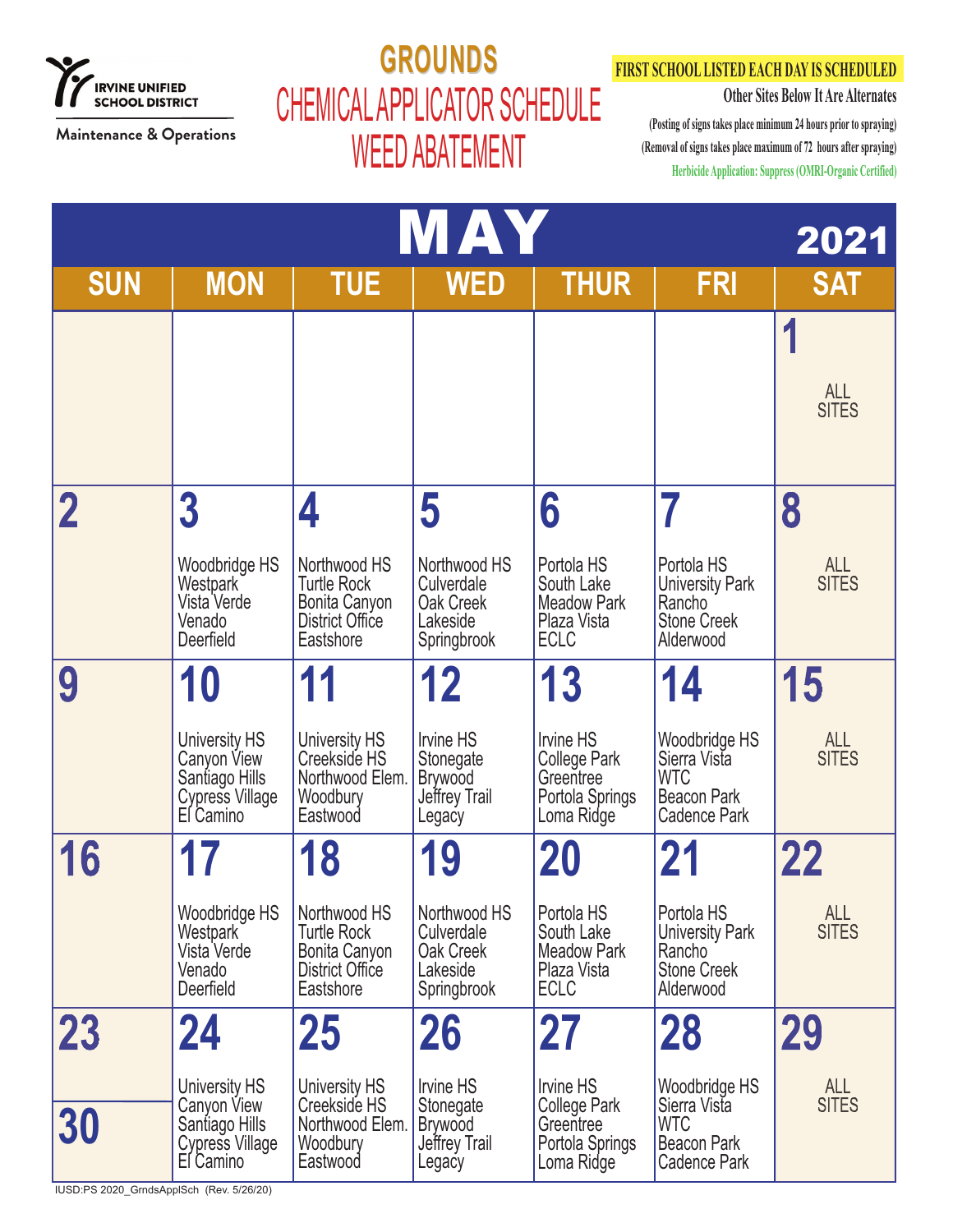

# **GROUNDS GROUNDS** CHEMICAL APPLICATOR SCHEDULE WEED ABATEMENT

### **FIRST SCHOOL LISTED EACH DAY IS SCHEDULED**

**Other Sites Below It Are Alternates**

**(Posting of signs takes place minimum 24 hours prior to spraying) (Removal of signs takes place maximum of 72 hours after spraying) Herbicide Application: Suppress (OMRI-Organic Certified)**

|                                         |                                                                                |                                                                                     | JUNE                                                                |                                                                                       |                                                                                          | 2021                       |
|-----------------------------------------|--------------------------------------------------------------------------------|-------------------------------------------------------------------------------------|---------------------------------------------------------------------|---------------------------------------------------------------------------------------|------------------------------------------------------------------------------------------|----------------------------|
| <b>SUN</b>                              | <b>MON</b>                                                                     | <b>TUE</b>                                                                          | <b>WED</b>                                                          | <b>THUR</b>                                                                           | <b>FRI</b>                                                                               | <b>SAT</b>                 |
|                                         | 31HOLIDAY 1                                                                    |                                                                                     | $\overline{\mathbf{2}}$                                             | $\boldsymbol{3}$                                                                      | Last day of<br>School<br>4<br>(YR & Trad.)                                               |                            |
|                                         | Woodbridge HS<br>Westpark<br>Vista Verde<br>Venado<br>Deerfield                | Northwood HS<br><b>Turtle Rock</b><br>Bonita Canyon<br>District Office<br>Eastshore | Northwood HS<br>Culverdale<br>Oak Creek<br>Lakeside<br>Springbrook  | Portola HS<br>South Lake<br><b>Meadow Park</b><br>Plaza Vista<br>ECLC                 | Portola HS<br><b>University Park</b><br>Rancho<br><b>Stone Creek</b><br>Alderwood        | <b>ALL</b><br><b>SITES</b> |
| 6                                       | s u M m                                                                        | 8                                                                                   | 9                                                                   |                                                                                       | 11                                                                                       | 12                         |
|                                         | University HS<br>Canyon View<br>Santiago Hills<br>Cypress Village<br>El Camino | University HS<br>Creekside HS<br>Northwood Elem.<br>Woodbury<br>Eastwood            | Irvine HS<br>Stonegate<br><b>Brywood</b><br>Jeffrey Trail<br>Legacy | <b>Irvine HS</b><br><b>College Park</b><br>Greentree<br>Portola Springs<br>Loma Ridge | Woodbridge HS<br>Sierra Vista<br><b>WTC</b><br><b>Beacon Park</b><br><b>Cadence Park</b> | <b>ALL</b><br><b>SITES</b> |
| 13                                      | 14<br>s u                                                                      | 15<br>м м е                                                                         | 16<br>C E S                                                         |                                                                                       | 18                                                                                       | 19                         |
|                                         | Woodbridge HS<br>Westpark<br>Vista Verde<br>Venado<br>Deerfield                | Northwood HS<br><b>Turtle Rock</b><br>Bonita Canyon<br>District Office<br>Eastshore | Northwood HS<br>Culverdale<br>Oak Creek<br>Lakeside<br>Springbrook  | Portola HS<br>South Lake<br><b>Meadow Park</b><br>Plaza Vista<br><b>ECLC</b>          | Portola HS<br><b>University Park</b><br>Rancho<br><b>Stone Creek</b><br>Alderwood        | <b>ALL</b><br><b>SITES</b> |
|                                         | s u                                                                            | M M                                                                                 |                                                                     |                                                                                       | 25                                                                                       | 26                         |
|                                         | University HS<br>Canyon View<br>Santiago Hills<br>Cypress Village<br>El Camino | University HS<br>Creekside HS<br>Northwood Elem.<br>Woodbury<br>Eastwood            | Irvine HS<br>Stonegate<br><b>Brywood</b><br>Jeffrey Trail<br>Legacy | <b>Irvine HS</b><br><b>College Park</b><br>Greentree<br>Portola Springs<br>Loma Ridge | Woodbridge HS<br>Sierra Vista<br><b>WTC</b><br>Beacon Park<br><b>Cadence Park</b>        | <b>ALL</b><br><b>SITES</b> |
| <b>27</b>                               | <b>28</b><br>Woodbridge HS<br>Westpark                                         | <u>SUMMER RECESS</u><br>(Y/R 8   TRAD.)<br>Northwood HS<br><b>Turtle Rock</b>       | 30<br>Northwood HS<br>Culverdale                                    |                                                                                       |                                                                                          |                            |
| IUSD:PS 2020 GrndsAnnlSch (Rev 5/26/20) | Vista Verde<br>Venado<br>Deerfield                                             | Bonita Canyon<br>District Office<br>Eastshore                                       | Oak Creek<br>Lakeside<br>Springbrook                                |                                                                                       |                                                                                          |                            |